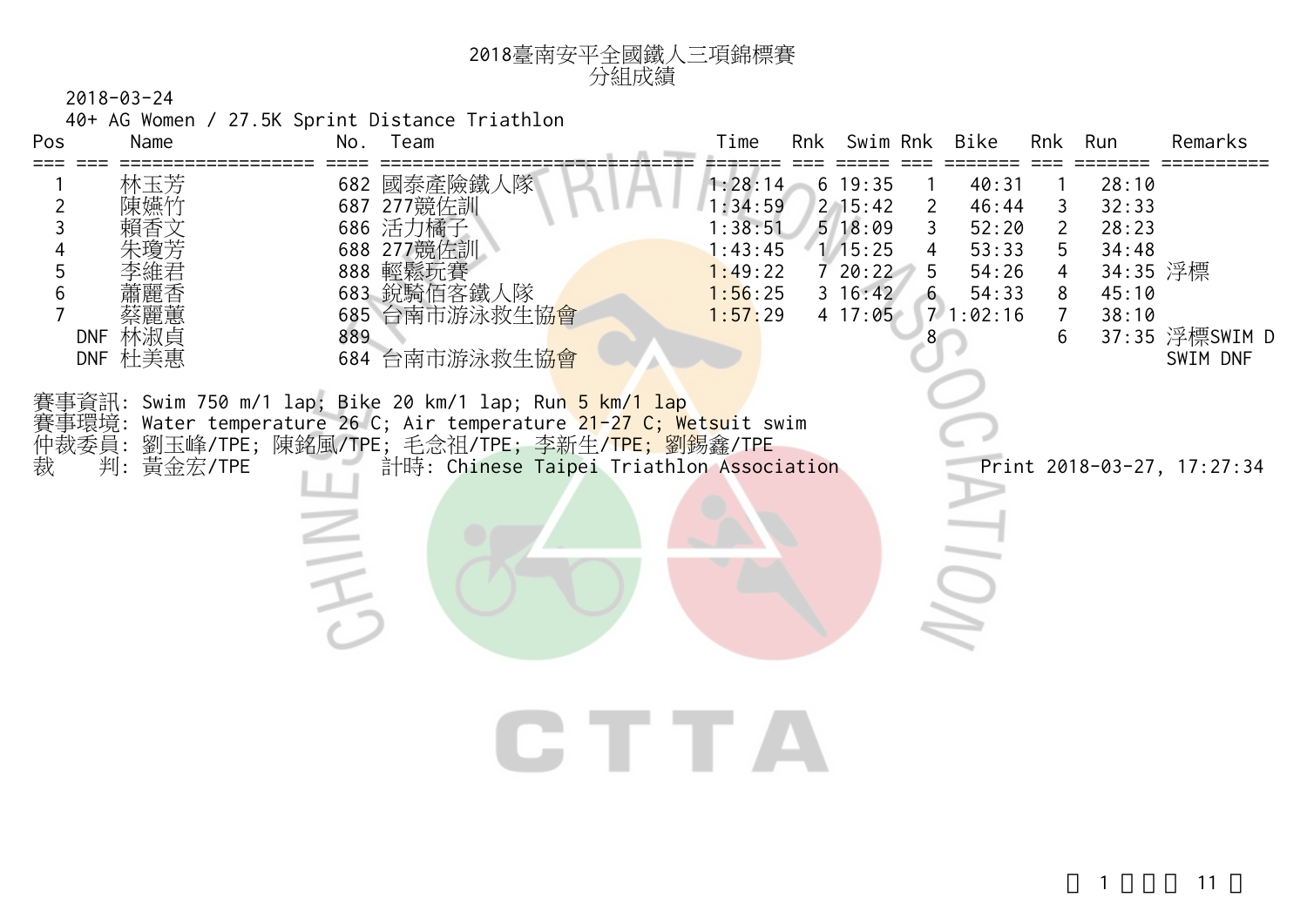| 2018臺南安平全國鐵人三項錦標賽 |
|-------------------|
| 分組成績              |

20-39 AG Women / 27.5K Sprint Distance Triathlon

| Pos | Name                | No.<br>Team                                                         | Time    | Rnk | Swim Rnk     |                 | Bike           | Rnk                   | Run         | Remarks                    |
|-----|---------------------|---------------------------------------------------------------------|---------|-----|--------------|-----------------|----------------|-----------------------|-------------|----------------------------|
|     | 陳沁瑜                 | 676 277 競佐訓                                                         | 1:13:47 |     | $3 \t12:59$  |                 | 37:35          |                       | 23:14 W30   |                            |
|     | 郭佩青                 | 國泰產險鐵人隊<br>672                                                      | : 23:40 |     | $9 \t15:45$  | 3               | 42:15          | $\mathbf{2}^{\prime}$ | 25:40 W30   |                            |
|     | 李(韋)婷               | 645                                                                 | : 26:20 |     | $6 \; 15:12$ | $\overline{2}$  | 41:21          | 6                     | 29:48 W20   |                            |
|     | 嚴<br>琳              | 646                                                                 | l:31:19 |     | $2 \t12:54$  |                 | 51:25          | 3                     | 27:00 W20   |                            |
|     | 胡瓅文                 | 638 銳騎佰客鐵人隊                                                         | 1:34:23 |     | $12 \t17:42$ | 4               | 46:37          | $\overline{7}$        | 30:05 W20   |                            |
|     |                     | 639                                                                 | 1:35:26 |     | 4 13:05      | 6               | 50:41          | 10                    | 31:41 W20   |                            |
|     | 謝亞璇                 | 644                                                                 | 1:35:32 |     | $1\;12:26$   | 9               | 52:08          | -9                    | 30:59 W20   |                            |
| 8   |                     | 673 銳騎佰客鐵人隊                                                         | 1:37:01 |     | $11 \t17:36$ | $-5$            | 49:47          | 5                     | 29:38 W30   |                            |
|     |                     | 674                                                                 | 1:38:40 |     | $8 \t15:32$  | (11)            | 53:03          | 8                     | 30:06 W30   |                            |
| 10  | 蘇怡真                 | 643                                                                 | 1:42:42 |     | 13 18:40     | 8               | 52:04          | 11                    | $31:59$ W20 |                            |
| 11  | 乳怡汝                 | 671 台南鐵人隊                                                           | 1:44:18 |     | $5 \; 14:34$ | 13              | 55:12          | 12                    | 34:34 W30   |                            |
| 12  | 鄭鈺儒                 | 636 姑婆公寓                                                            | 1:55:24 |     | 10 16:54     | 14 <sup>2</sup> | 58:56          | 14                    | 39:35 W20   |                            |
| 13  |                     | 892                                                                 | 1:57:43 |     | 15 26:38     |                 | $12 - 53:44$   | 13                    |             | 37:22 W30浮標                |
| 14  | 蘇雅真                 | 641                                                                 | 2:10:02 |     | $7 \t15:21$  |                 | $15 \t1:12:27$ | 15                    | 42:15 W20   |                            |
|     | DSQ 張美琦             | 675                                                                 |         |     | 14 20:00     | 10              | 52:14          | 4                     |             | 29:25 BIKE無折返              |
|     | 註:W30未滿10人併入W20計算成績 |                                                                     |         |     |              |                 |                |                       |             |                            |
|     |                     | 賽事資訊: Swim 750 m/1 lap; Bike 20 km/1 lap; Run 5 km/1 lap            |         |     |              |                 |                |                       |             |                            |
|     |                     | 賽事環境: Water temperature 26 C; Air temperature 21-27 C; Wetsuit swim |         |     |              |                 |                |                       |             |                            |
|     |                     | 仲裁委員: 劉玉峰/TPE; 陳銘風/TPE; 毛念祖/TPE; 李新生/TPE; 劉錫鑫/TPE                   |         |     |              |                 |                |                       |             |                            |
| 裁   | 判: 黃金宏/TPE          | 計時: Chinese Taipei Triathlon Association                            |         |     |              |                 |                |                       |             | Print 2018-03-27, 17:27:34 |
|     |                     |                                                                     |         |     |              |                 |                |                       |             |                            |

## CTTA

 $2 \qquad \qquad$  11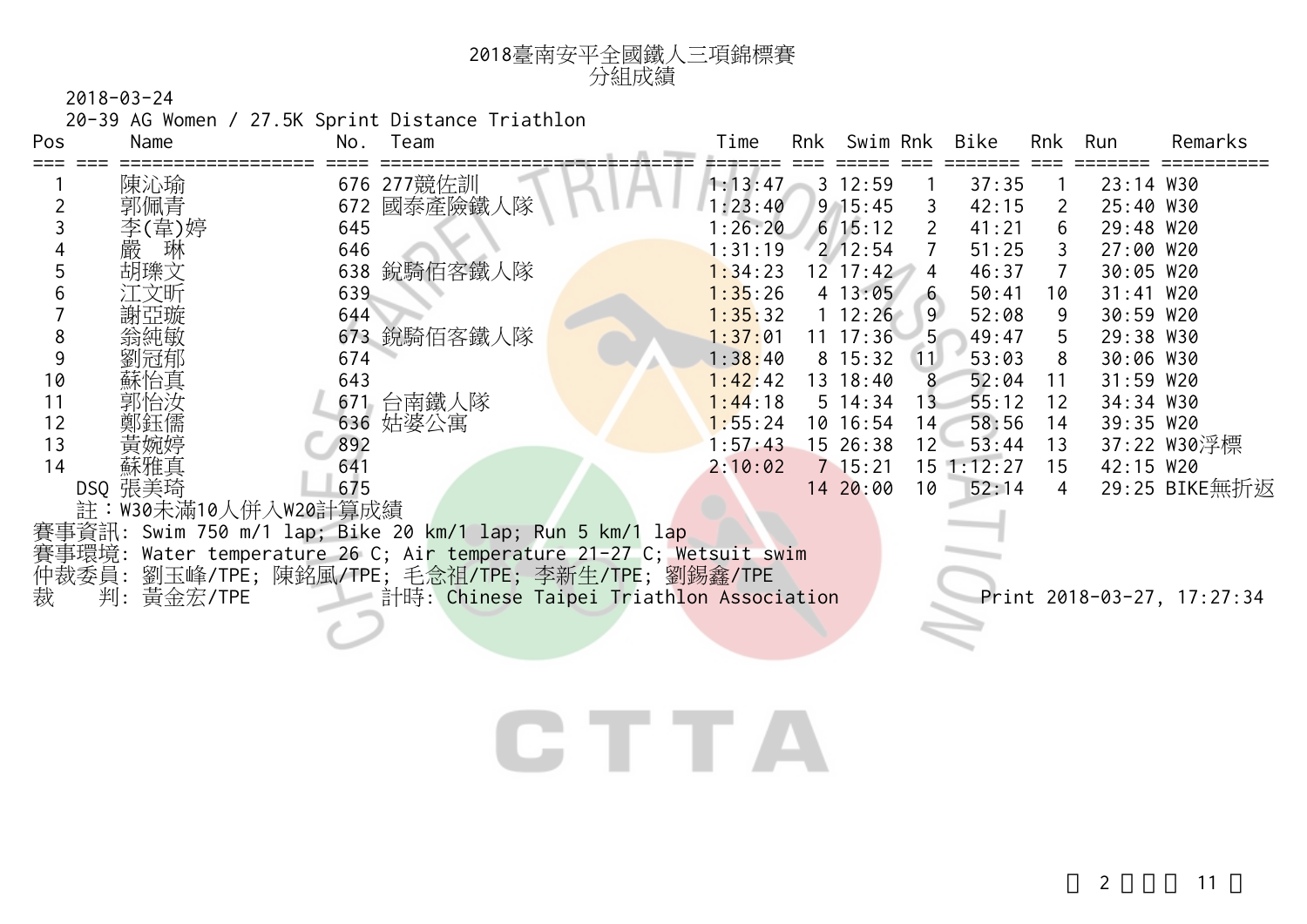| 2018臺南安平全國鐵人三項錦標賽 |
|-------------------|
| 分組成績              |

16-19 AG Women / 27.5K Sprint Distance Triathlon

| Pos | Name   | No. | Team                                                     | Time    | Rnk            | Swim Rnk     |                 | Bike  | Rnk | Run   | Remarks |
|-----|--------|-----|----------------------------------------------------------|---------|----------------|--------------|-----------------|-------|-----|-------|---------|
|     | 劉嘉玉    | 624 | 臺東縣隊-教練徐嘉男                                               | 1:07:16 |                | 7:58         |                 | 36:21 | 2.  | 22:58 |         |
|     | 莊蕙名    | 620 | 銳騎佰客鐵人隊                                                  | 1:08:58 | $3 -$          | 8:20         | 2               | 37:49 |     | 22:50 |         |
|     | 陳姵瑀    | 621 | 銳騎佰客鐵人隊                                                  | :10:49  | $\overline{2}$ | 8:17         |                 | 37:59 | 5.  | 24:34 |         |
|     | 陳恩惠    |     | 619 文山高中                                                 | : 12:54 | 8 <sup>1</sup> | 9:42         | 5               | 39:06 | 4   | 24:07 |         |
|     | 許嘉恩    |     | 626 桃園市體育會鐵人三項委員會                                        | 1:15:41 |                | $9:39$ 13    |                 | 42:26 | 3   | 23:36 |         |
|     | 林耕玫    |     | 622 銳騎佰客鐵人隊                                              | 1:16:52 |                | $14$ 11:19   | $\overline{4}$  | 38:57 |     | 26:37 |         |
|     | 木朝麗    |     | 629 277 鐵人私塾教練-徐培嚴                                       | 1:17:18 |                | 10 10:42     | 7 <sup>2</sup>  | 39:58 | 8   | 26:39 |         |
| 8   | 吳旻涓    |     | 617 Keng Sports深耕運動(彰化U18青                               | 1:17:37 |                | 48:38        | 11              | 41:37 | 12  | 27:24 |         |
|     | 葉畇彤    |     | 623 銳騎佰客鐵人隊                                              | 1:17:52 |                | 12 10:55     | 6               | 39:41 | 11  | 27:17 |         |
| 10  | 邱繹涵    | 625 | 桃園市體育會鐵人三項委員會                                            | 1:17:57 | 9              | 9:44         | $\vert 4 \vert$ | 42:31 | 6   | 25:43 |         |
|     | 翎<br>林 |     | 618 Keng Sports深耕運動(彰化U18青                               | 1:18:13 | 5              | 8:45         | 10              | 41:27 | 13  | 28:02 |         |
| 12  | 林宜臻    | 627 |                                                          | 1:19:29 |                | $13 \t11:15$ | $8-$            | 41:20 | 9   | 26:56 |         |
| 13  | 趙家玉    | 628 |                                                          | 1:19:30 |                | 11 10:50     | $12^{\circ}$    | 41:42 | 10  | 27:00 |         |
| 14  | 施詠心    |     | 616 Keng Sports深耕運動(彰化U18青 1:21:17                       |         |                | 68:47        | 9               | 41:26 | 14  | 31:05 |         |
|     |        |     | 賽事資訊: Swim 750 m/1 lap; Bike 20 km/1 lap; Run 5 km/1 lap |         |                |              |                 |       |     |       |         |

賽事環境: Water temperature 26 C; Air temperature 21-27 C; <mark>Wetsuit swim</mark> 仲裁委員: 劉玉峰/TPE; 陳銘風/TPE; 毛念祖/TPE; 李新生/TPE; 劉錫鑫/TPE 裁 判: 黃金宏/TPE 計時: Chinese Taipei Triathlon Association Print 2018-03-27, 17:27:34

# **CTTA**

 $3 \t\t 11$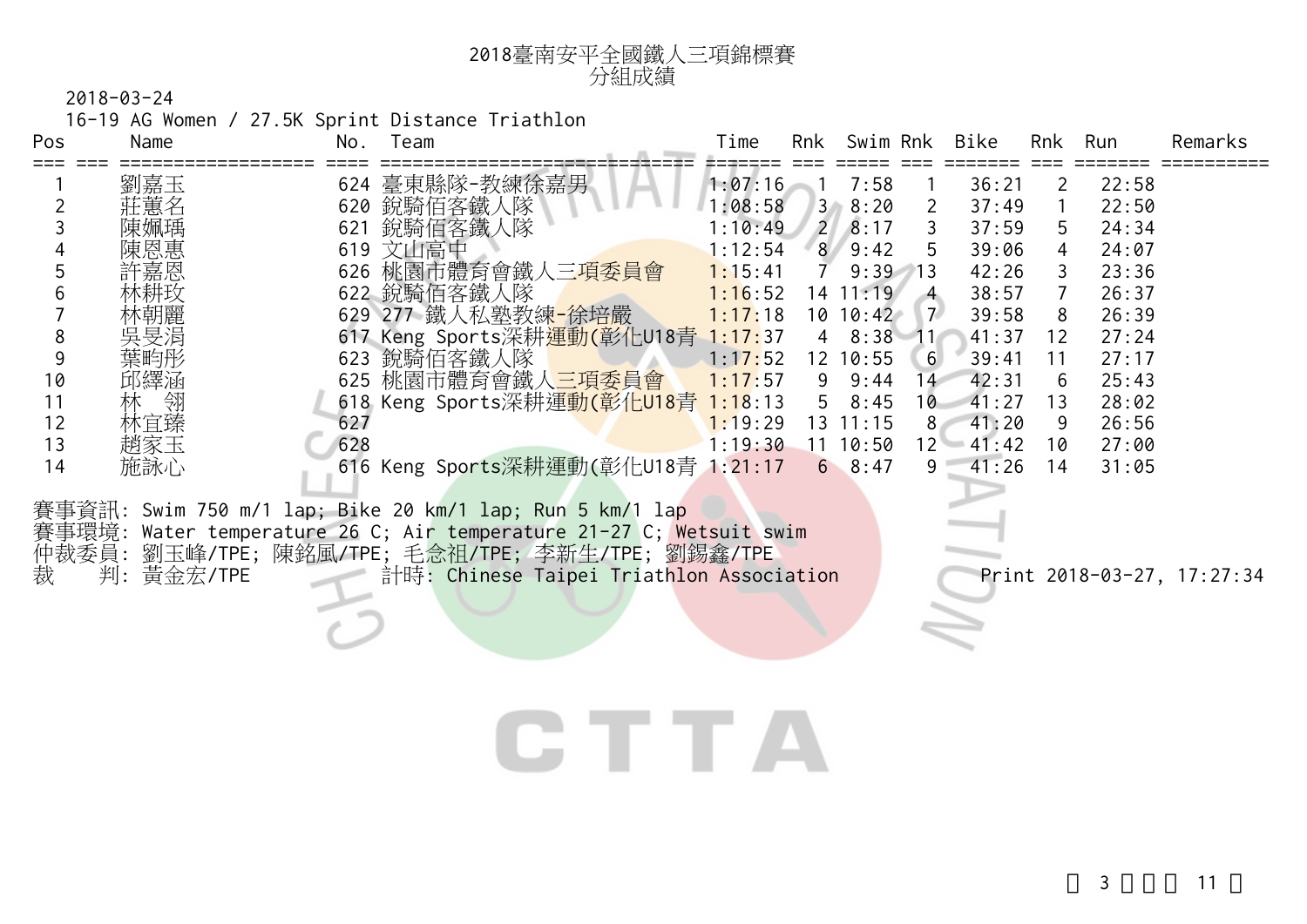

13-15 AG Women / 27.5K Sprint Distance Triathlon

| Pos                                                      | Name                    | No.        | TV-TV AG MOMENTY Z7.3N SPITTIC DISTANCE IN INCHITOR<br>Team                                                                                                                                                                                                                                                                                                                                | Time                                                                                                                  | Rnk Swim Rnk                                                                                                                            |                                                                                  | Bike                                                                                                 | Rnk                                                                                          | Run                                                                                             | Remarks                    |
|----------------------------------------------------------|-------------------------|------------|--------------------------------------------------------------------------------------------------------------------------------------------------------------------------------------------------------------------------------------------------------------------------------------------------------------------------------------------------------------------------------------------|-----------------------------------------------------------------------------------------------------------------------|-----------------------------------------------------------------------------------------------------------------------------------------|----------------------------------------------------------------------------------|------------------------------------------------------------------------------------------------------|----------------------------------------------------------------------------------------------|-------------------------------------------------------------------------------------------------|----------------------------|
| $\overline{2}$<br>3<br>5<br>6<br>8<br>9<br>10<br>11<br>裁 | 潘昱婷<br>藍千妮<br>判:黃金宏/TPE | 611<br>613 | 601 Zoot Taiwan<br>607 超冠小鐵人<br>603 Zoot Taiwan<br>桃園市體育會鐵人三項委員會<br>609 臺中市神圳國中<br>608 超冠小鐵人<br>604 狠角色<br>610 桃園市體育會鐵人三項委員會<br>602 Zoot Taiwan<br>606 東風鐵人<br>賽事資訊: Swim 750 m/1 lap; Bike 20 km/1 lap; Run 5 km/1 lap<br>賽事環境: Water temperature 26 C; Air temperature 21-27 C; Wetsuit swim<br>仲裁委員:劉玉峰/TPE;陳銘風/TPE;毛念祖/TPE;李新生/TPE;劉錫鑫/TPE<br>計時: Chinese Taipei Triathlon Association | 1:08:05<br>1:11:44<br>1:12:34<br>1:13:45<br>1:14:56<br>1:16:42<br>1:20:02<br>1:20:20<br>1:22:38<br>1:24:45<br>1:31:39 | 9:12<br>3, 9:59<br>811:07<br>$2 \, 9:49$<br>410:11<br>5 10:40<br>$6\ 10:57$<br>$9 \t11:15$<br>$7 \t11:01$<br>$10$ 11:16<br>$11 \t11:25$ | $\mathbf{2}$<br>3<br>5<br>$\overline{4}$<br>6<br>8 <sup>°</sup><br>10<br>9<br>11 | 38:37<br>37:45<br>39:09<br>40:07<br>40:03<br>41:00<br>40:57<br>41:53<br>45:17<br>43:45<br>49:50<br>9 | 1<br>$\overline{4}$<br>$\overline{2}$<br>3<br>5<br>6<br>9<br>8<br>$\overline{7}$<br>10<br>11 | 20:18<br>24:01<br>22:19<br>23:50<br>24:43<br>25:03<br>28:09<br>27:13<br>26:22<br>29:44<br>30:25 | Print 2018-03-27, 17:27:34 |
|                                                          |                         |            |                                                                                                                                                                                                                                                                                                                                                                                            |                                                                                                                       |                                                                                                                                         |                                                                                  |                                                                                                      |                                                                                              |                                                                                                 |                            |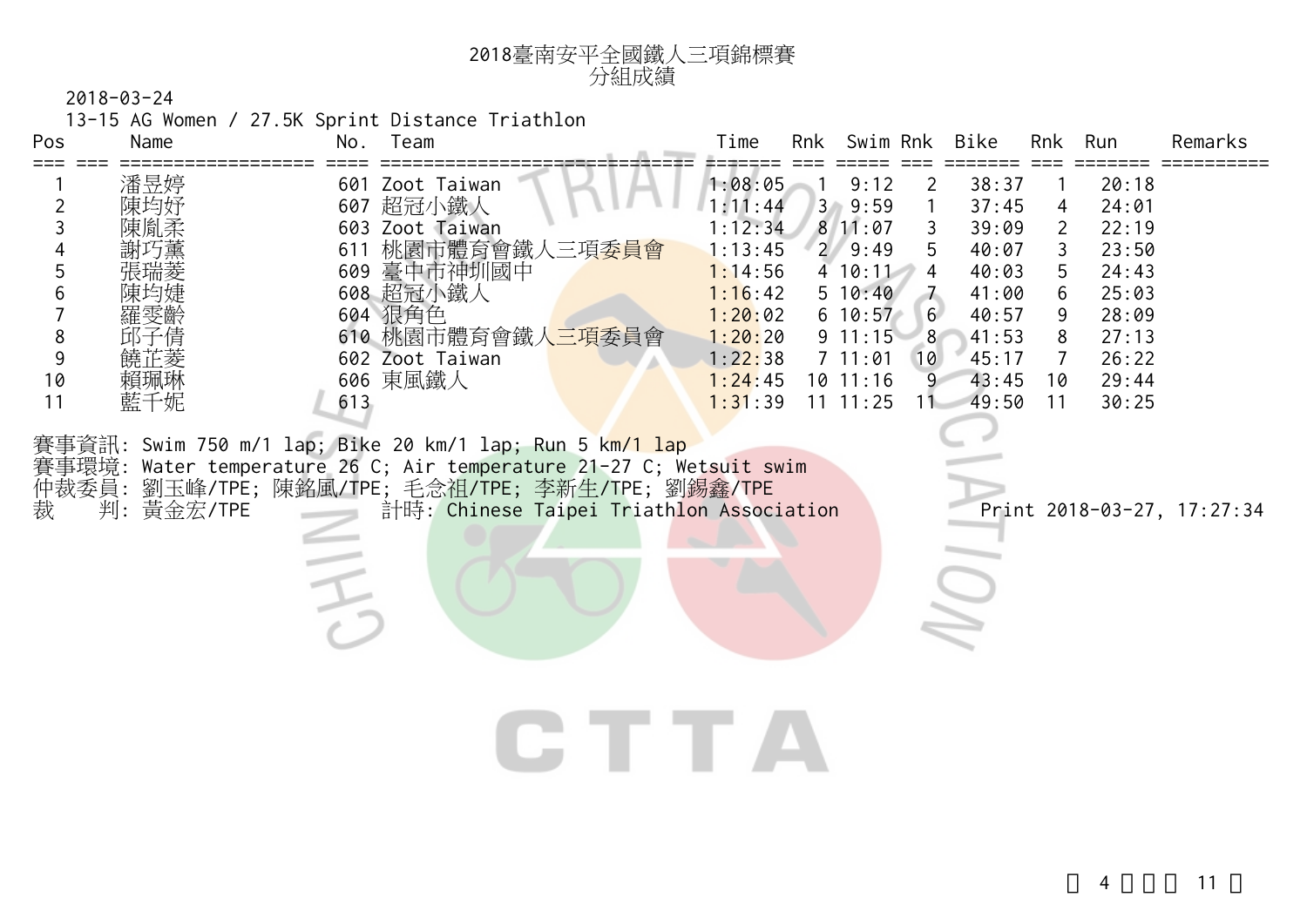

40+ AG Men / 27.5K Sprint Distance Triathlon

| Pos | Name         | No.<br>Team      | Time    | <b>Rnk</b>     | Swim Rnk     |                  | <b>Bike</b> | <b>Rnk</b>     | Run      | Remarks    |
|-----|--------------|------------------|---------|----------------|--------------|------------------|-------------|----------------|----------|------------|
|     | 邱仲簾          | 台南鐵人隊<br>801     | 1:09:13 |                | 3 10:33      | $\overline{2}$   | 37:03       |                | 21:39    |            |
| 2   |              | 國泰產險鐵人隊<br>805   | 1:13:24 |                | 14 14:56     |                  | 35:49       | $\overline{2}$ | 22:40    |            |
| 3   | 左敦雲<br>黃仕柱   | 阿柱一家<br>793      | 1:14:29 | 11             | 9:16         | 5                | 40:54       | 4              | 24:20    |            |
|     | 违            | 824              | 1:15:16 |                | $6$ 12:04    | 3                | 39:24       | 3              | 23:50    |            |
|     | 賴德松          | 822              | 1:22:14 | 8              | 13:17        | 4                | 40:30       | 13             | 28:28    |            |
| 6   |              | 遠東新世紀風火輪<br>810  | 1:26:01 | 9              | 13:27        | $\overline{9}$   | 46:28       | 5              | 26:06    |            |
|     | 鄭育騏<br>$+4M$ | 台南市游泳救生協會<br>813 | 1:29:15 | $\overline{2}$ | 9:32         | 10               | 46:52       | 16             |          | 28:52 提早出發 |
| 8   | 陸慶煌          | 800<br>輕鬆玩賽      | 1:29:50 |                | 12 14:41     | 12 <sup>°</sup>  | 47:08       | 10             | 28:01    |            |
| 9   | 葉建志          | 台南鐵人隊<br>804     | 1:30:16 |                | 20 16:03     | 11               | 47:03       | $\overline{7}$ | 27:10    |            |
| 10  | 錢冠仁          | 277競佐訓<br>828    | 1:30:23 |                | 29 17:01     | $6 \overline{6}$ | 45:41       | 8              | 27:42    |            |
| 11  | 沈克倫          | 銳騎佰客鐵人隊<br>806   | 1:33:26 |                | 34 17:21     | 14               | 47:18       | 15             | 28:48    |            |
| 12  | 曾漢性          | 曾家父子<br>799      | 1:33:38 |                | $10$ $14:13$ | 19               | 49:00       | 22             | 30:26    |            |
| 13  | 陳裕勝          | 884              | 1:34:11 |                | 18 15:36     | 21               | 49:14       | 18             | 29:21 浮標 |            |
| 14  | 王應然          | 台南鐵人隊<br>803     | 1:34:17 |                | 37 18:16     | $\overline{7}$   | 46:17       | 20             | 29:45    |            |
| 15  | 陳昭輝          | 活力橘子<br>832      | 1:34:50 |                | 42 19:31     | 15               | 47:23       | 9              | 27:57    |            |
| 16  |              | 銳騎佰客鐵人隊<br>809   | 1:35:25 |                | 30 17:02     | 13               | 47:17       | 23             | 31:08    |            |
| 17  | 葉五台品誌        | 銳騎佰客鐵人隊<br>808   | 1:35:50 |                | 5 11:54      | 20               | 49:09       | 34             | 34:49    |            |
| 18  |              | 銳騎佰客鐵人隊<br>807   | 1:35:50 |                | 27 16:52     | 8                | 46:19       | 26             | 32:40    |            |
| 19  | 葉隆興          | 277競佐訓<br>826    | 1:36:07 |                | 41 18:55     | 16               | 48:47       | 12             | 28:26    |            |
| 20  | 謝國義          | 830 277競佐訓       | 1:36:54 |                | 36 18:11     | 25               | 50:23       | 11             | 28:21    |            |
| 21  | 傅治成          | 818              | 1:37:28 |                | $32$ 17:14   | 24               | 50:09       | 21             | 30:06    |            |
| 22  | 林國男          | 795 柏尹集團         | 1:37:46 |                | $11$ $14:34$ | 23               | 49:40       | 30             | 33:33    |            |
| 23  | 張振輝          | 831              | 1:38:21 |                | 22 16:14     | 22               | 49:21       | 27             | 32:47    |            |
| 24  | 賴溪村<br>$+4M$ | 820              | 1:39:38 |                | 4 11:53      | 18               | 48:58       | 33             |          | 34:49 提早出發 |
| 25  | 朱俊龍          | 885              | 1:40:04 |                | 25 16:25     | 33               | 54:47       | 17             | 28:53    | 浮標         |
| 26  | 何坤泰          | 伊荳<br>880        | 1:41:45 |                | 39 18:22     | 35               | 54:51       | 14             | 28:33 浮標 |            |
| 27  | 陳慶福          | 823              | 1:41:51 |                | 15 15:08     | 17               | 48:57       | 38             | 37:46    |            |
| 28  | 蔡政達<br>$+4M$ | 台南市游泳救生協會<br>812 | 1:42:10 |                | $-7$ 13:08   | 31               | 53:45       | 24             |          | 31:18 提早出發 |
| 29  | 曾長全<br>范鍵勇   | 119小車隊<br>791    | 1:42:17 |                | 38 18:21     | 26               | 50:30       | 29             | 33:27    |            |
| 30  |              | 柏尹集團<br>797      | 1:45:05 |                | 33 17:20     | 30               | 53:42       | 31             | 34:05    |            |
| 31  | +4M 吴坤鎮      | 台南市游泳救生協會<br>811 | 1:45:39 |                | 23 16:22     | 37               | 55:39       | 19             |          | 29:40 提早出發 |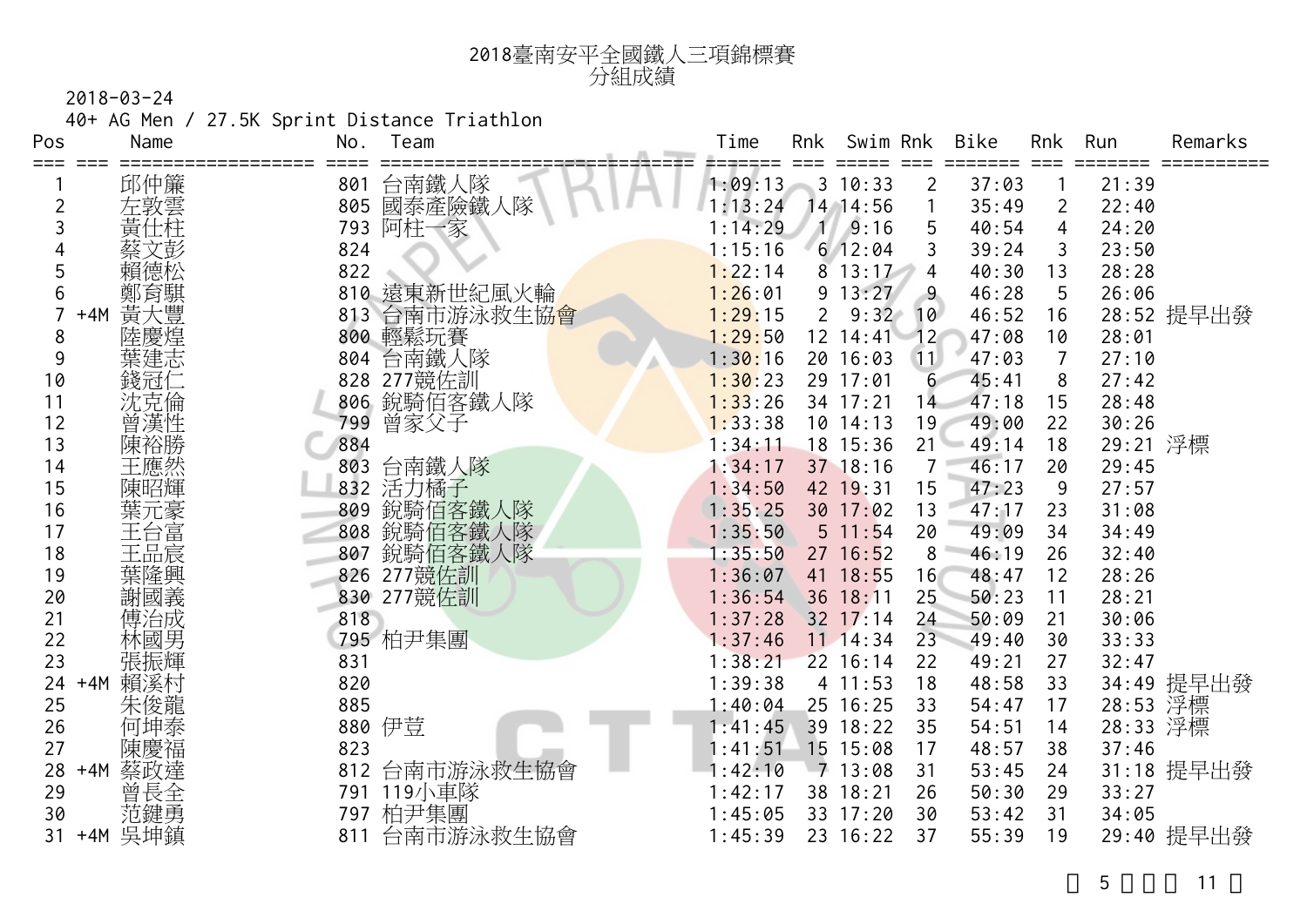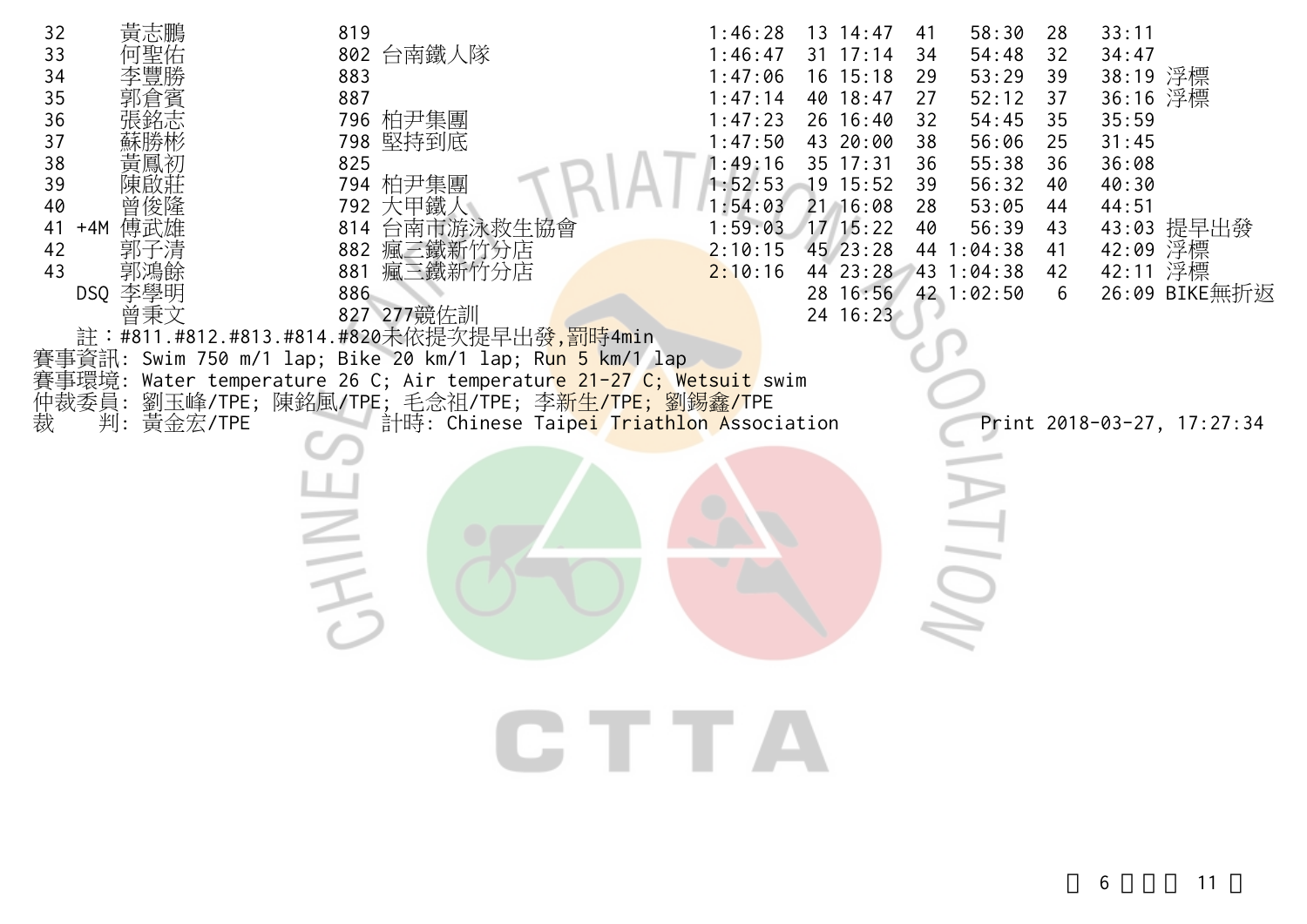30-39 AG Men / 27.5K Sprint Distance Triathlon

臺南安平全國鐵人三項錦標賽

| Pos | Name              | No.<br>Team   | Bike<br>Rnk<br>Swim Rnk<br>Run<br>Time<br>Rnk<br>Remarks      |
|-----|-------------------|---------------|---------------------------------------------------------------|
|     | 賴承諺               | 776           | 12:22<br>37:56<br>24:06<br>1:14:22<br>5                       |
|     |                   | 779           | $5$ 13:29<br>40:13<br>:17:49<br>24:08<br>3<br>6               |
|     |                   | 台南鐵人隊<br>771  | 714:08<br>23:40<br>4<br>41:53<br>: 19:40<br>4                 |
|     |                   | 780           | : 20:21<br>3/12:53<br>44:24<br>23:05<br>6<br>$\overline{2}$   |
|     |                   | 781           | 1:21:16<br>$11 \t16:11$<br>39:51<br>25:16<br>2                |
| b   |                   | 782 277競佐訓    | 1:21:35<br>4 12:53<br>$\overline{1}$<br>45:52<br>22:51        |
|     |                   | 775           | 5 <sup>1</sup><br>1:30:05<br>13 17:09<br>28:40<br>44:17<br>11 |
| 8   |                   | 770 舔人三下      | $6 \t13:48$<br>8<br>1:30:41<br>47:26<br>29:28<br>12           |
| 9   |                   | 777           | $9\;15:25$<br>1:31:30<br>50:48<br>25:17<br>$\vert$ 11<br>8    |
| 10  |                   | 785 鐵人拔巴      | 1:35:24<br>10 15:26<br>$\overline{9}$<br>48:58<br>31:01<br>14 |
| 11  |                   | 768 舔人三下      | 1:38:16<br>$2 \t12:46$<br>31:11<br>15<br>54:20<br>15          |
| 12  |                   | 277競佐訓<br>783 | 51:05<br>14 17:39<br>12<br>1:39:12<br>13<br>30:29             |
| 13  |                   | 舔人三下<br>766   | 10<br>1:43:10<br>15 19:34<br>49:13<br>34:24<br>18             |
| 14  | 曾重賓               | 877           | 23:32 浮標<br>1:44:26<br>18 20:49<br>1:00:06<br>21<br>3         |
| 15  | 邱富強               | 773           | 35:40<br>1:46:37<br>$12 \t16:16$<br>16<br>54:42<br>20         |
| 16  |                   | 舔人三下<br>767   | 1:48:04<br>19 23:41<br>51:09<br>17<br>33:15<br>13             |
| 17  | :豪                | 784 277競佐訓    | 16 20:16<br>54:44<br>1:50:34<br>17<br>35:36<br>19             |
| 18  |                   | 舔人三下<br>769   | 1:53:39<br>20 24:37<br>52:19<br>36:44<br>14<br>21             |
| 19  | 王俊凱               | 874           | 26:29 浮標<br>$22 \t33:40$<br>56:57<br>1:57:05<br>18<br>9       |
| 20  |                   | 878 277競佐訓    | 32:16 浮標<br>21 26:07<br>59:50<br>1:58:13<br>20<br>16          |
| 21  | 黃士哲               | 873           | 42:11 浮標<br>2:02:13<br>1720:26<br>19<br>59:37<br>22           |
|     | 侯信崇<br><b>DNF</b> | 875           | 47:06 浮標SWIM D<br>23<br>23                                    |
|     | 吳志清<br>DNF        | 778           | 27:19 BIKE DNF<br>22 1:30:14<br>10<br>814:51                  |

分組成績

賽事資訊: Swim 750 m/1 lap; Bike 20 km/1 lap; Run 5 km/1 lap 賽事環境: Water temperature 26 C; Air temperature 21-27 C; Wetsuit swim 仲裁委員: 劉玉峰/TPE; 陳銘風/TPE; 毛念祖/TPE; 李新生/TPE; 劉錫鑫/TPE 裁 判: 黃金宏/TPE 計時: Chinese Taipei Triathlon Association Print 2018-03-27, 17:27:34

 $7 \quad 11$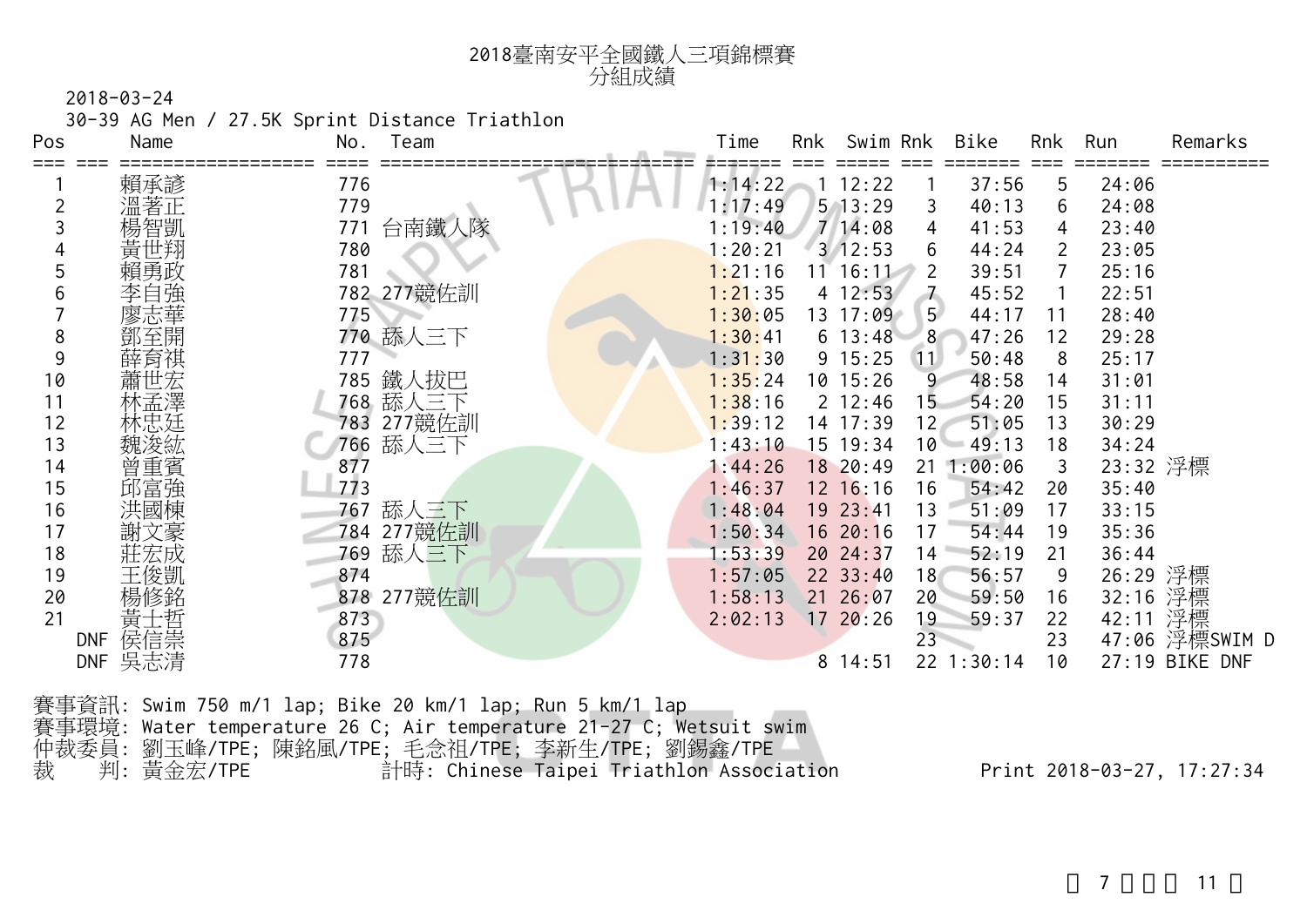

20-29 AG Men / 27.5K Sprint Distance Triathlon

| Pos | Name              | No.<br>Team                                                                                                                                                                                                                      | Time    | Rnk | Swim Rnk       |                 | Bike  | Rnk | Run      | Remarks                    |
|-----|-------------------|----------------------------------------------------------------------------------------------------------------------------------------------------------------------------------------------------------------------------------|---------|-----|----------------|-----------------|-------|-----|----------|----------------------------|
|     | 翁瑞鴻               | 753 東華大學鐵人隊                                                                                                                                                                                                                      | 1:10:53 |     | $3 \t11:16$    |                 | 38:33 |     | 21:05    |                            |
|     |                   | 754                                                                                                                                                                                                                              | 1:16:53 |     | $5 \t13:17$    | 2               | 39:54 | 3   | 23:43    |                            |
|     | 盧冠誌               | 盧記冬瓜茶<br>751                                                                                                                                                                                                                     | : 17:22 |     | $1 \quad 8:48$ | 3               | 41:18 | 7   | 27:17    |                            |
|     | 李昭延               | 277競佐訓<br>761                                                                                                                                                                                                                    | : 27:03 |     | $8 \; 13:47$   | 6               | 45:06 | 8   | 28:11    |                            |
|     | 尤邦宇               | 755                                                                                                                                                                                                                              | 1:28:01 |     | $11 \t15:14$   | 5               | 44:34 | 9   | 28:14    |                            |
|     |                   | 746 119小車隊                                                                                                                                                                                                                       | 1:29:04 |     | $7 \t13:41$    | 8               | 47:08 | 10  | 28:16    |                            |
|     | 煬黠毓               | 749 東風鐵人                                                                                                                                                                                                                         | 1:29:58 |     | $6\;13:18$     | $\overline{4}$  | 43:26 | 15  | 33:15    |                            |
| 8   |                   | 747 伊荳                                                                                                                                                                                                                           | 1:34:09 |     | 14 18:48       |                 | 45:26 | 12  | 29:55    |                            |
| 9   | 陳以任               | 872                                                                                                                                                                                                                              | 1:35:56 |     | $13 \t17:50$   | 9               | 48:59 | 11  | 29:08 浮標 |                            |
| 10  | 莊庭維               | 757                                                                                                                                                                                                                              | 1:35:58 |     | $9 \t14:31$    | 15 <sup>°</sup> | 58:33 | 2   | 22:55    |                            |
| 11  | 林邵陽               | 748 納鐵人                                                                                                                                                                                                                          | 1:36:43 |     | 10 15:06       | 10              | 51:22 | 13  | 30:16    |                            |
| 12  |                   | 759                                                                                                                                                                                                                              | 1:37:58 |     | 4 13:01        | 12 <sub>1</sub> | 52:08 | 14  | 32:50    |                            |
| 13  | 余崇富               | 756                                                                                                                                                                                                                              | 1:37:59 |     | 15 20:27       | $13 -$          | 52:36 | 5   | 24:57    |                            |
| 14  |                   | 871                                                                                                                                                                                                                              | 1:42:02 |     | 1623:20        | 11              | 51:51 | 6   | 26:52 浮標 |                            |
| 15  | 蔡惟竹               | 758                                                                                                                                                                                                                              | 1:45:46 |     | $12 \t16:10$   | 14              | 52:42 | 16  | 36:55    |                            |
| 16  | 薛皓謙               | 752 盧記冬瓜茶                                                                                                                                                                                                                        | 1:47:33 |     | $2 \t10:43$    | 16              | 58:42 | 17  | 38:09    |                            |
|     | 藍明倫<br><b>DNF</b> | 台南鐵人隊<br>750                                                                                                                                                                                                                     |         |     |                | 17              |       | 4   |          | 23:59 SWIM DNF             |
| 裁   | 判:黃金宏/TPE         | 賽事資訊: Swim 750 m/1 lap; Bike 20 km/1 lap; Run 5 km/1 lap<br>賽事環境: Water temperature 26 C; Air temperature 21-27 C; Wetsuit swim<br>仲裁委員: 劉玉峰/TPE; 陳銘風/TPE; 毛念祖/TPE; 李新生/TPE; 劉錫鑫/TPE<br>計時: Chinese Taipei Triathlon Association |         |     |                |                 |       |     |          | Print 2018-03-27, 17:27:34 |

### CTTA

8 11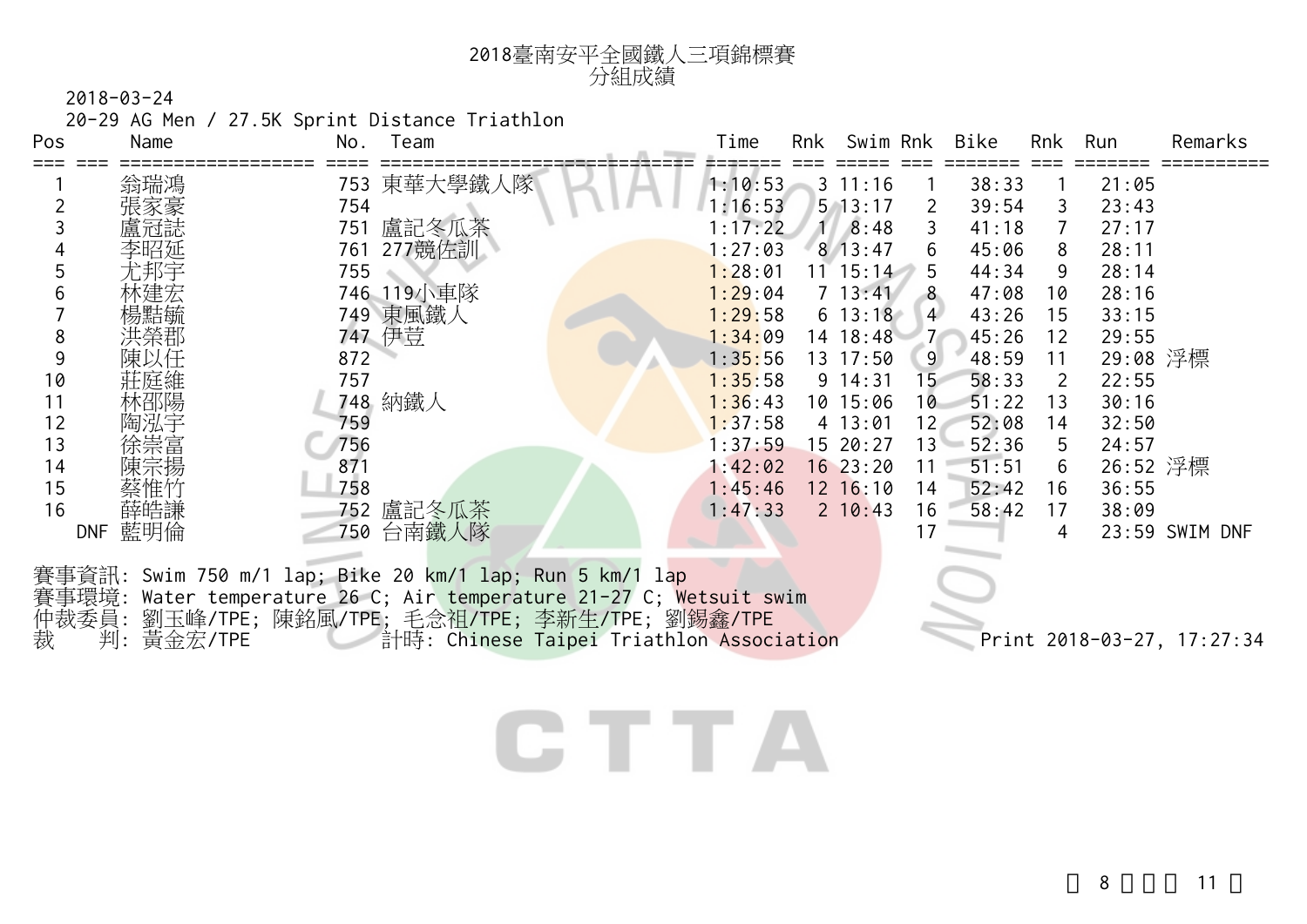| 2018臺南安平全國鐵人三項錦標賽 |
|-------------------|
| 分組成績              |

16-19 AG Men / 27.5K Sprint Distance Triathlon

| Pos    | Name | No. | Team                               | Time     | Rnk             | Swim Rnk |                 | Bike    | <b>Rnk</b>   | Run   | Remarks |
|--------|------|-----|------------------------------------|----------|-----------------|----------|-----------------|---------|--------------|-------|---------|
| ===    | 潘子易  | 711 | Zoot Taiwan                        | 59:28    |                 | 6:54     | 3               | 34:28   |              | 18:07 |         |
|        | 黃冠誌  | 724 | 臺東縣隊-教練徐嘉男                         | : 01: 41 | 3 <sub>o</sub>  | 7:40     | 4               | 34:32   | 4            | 19:30 |         |
|        | 陳政豪  |     | 720 臺北市立大學                         | 1:02:01  | $\overline{2}$  | 7:29     | 6               | 34:49   | 8            | 19:44 |         |
|        |      | 728 |                                    | 1:02:09  | 8               | 8:01     | 8               | 35:04   | $\mathbf{2}$ | 19:05 |         |
| 5      |      | 737 |                                    | 1:02:45  | 11              | 8:31     | 5               | 34:37   | 5            | 19:38 |         |
|        | 智陽   | 733 |                                    | 1:02:46  |                 | 8:00     | 9               | 35:08   | 6            | 19:39 |         |
|        | 楊逸庠  |     | 712 Zoot Taiwan                    | 1:03:20  | 10              | 8:29     | 10              | 35:37   | 3            | 19:15 |         |
| 8      |      |     | 739 277競佐訓                         | 1:03:46  | 4               | 7:49     | 12 <sup>°</sup> | 35:39   | 9            | 20:19 |         |
| 9      | 張勝諺  | 716 | 東風鐵人                               | 1:04:00  | 19              | 10:03    | $\mathbf{1}$    | 34:15   | 7            | 19:43 |         |
| 10     | 方尊賢  | 722 | 銳騎佰客鐵人隊瑞祥高中-教練劉                    | 1:05:35  | 21              | 10:06    | $\overline{2}$  | 34:23   | 12           | 21:06 |         |
| 11     | 蘇睿丞  | 730 |                                    | 1:06:03  | 16              | 9:01     | 13              | 36:37   | 10           | 20:26 |         |
| 12     |      | 719 | 臺北市立大學                             | 1:06:04  | 5               | 7:54     | 16              | 37:44   | 11           | 20:27 |         |
| 13     | 李典陽  | 723 | 銳騎佰客鐵人隊瑞祥高中-教練劉                    | 1:06:26  | 15              | 8:50     | 11              | 35:39   | 16           | 21:57 |         |
| 14     | 陳得恩  | 715 | 文山高中                               | 1:06:51  | 13              | 8:34     | 7               | 34:59   | 19           | 23:19 |         |
| 15     | 鄭尚杰  | 727 |                                    | 1:06:57  | 9               | 8:10     | 15              | 37:27   | 14           | 21:21 |         |
| 16     | 王維安  | 714 | 狠角色                                | 1:10:07  | 18              | 9:51     | 14              | 37:03   | 18           | 23:13 |         |
| 17     | 呂旻翰  | 725 | 桃園市體育會鐵人三項委員會                      | 1:10:17  |                 | 22 10:13 | 18              | 38:40   | 15           | 21:26 |         |
| 18     |      | 721 | 臺北市立大學                             | 1:10:17  |                 | 20 10:06 | 19              | 39:03   | 13           | 21:10 |         |
| 19     | 莊朝詠  | 736 | 松山家商                               | 1:10:43  |                 | 24 10:32 | 17              | 38:09   | 17           | 22:03 |         |
| 20     | 施宇晟  |     | 713 Keng Sports深耕運動(彰化U18青 1:12:31 |          | 6               | 7:59     | 20              | 39:47   | 23           | 24:47 |         |
| 21     |      | 735 |                                    | 1:14:27  | 14              | 8:39     | 21              | 40:02   | 24           | 25:46 |         |
| 22     | 徐震中  | 726 |                                    | 1:14:34  | 17 <sup>2</sup> | 9:43     | 22              | 40:33   | 21           | 24:19 |         |
| 23     |      | 717 | 阿柱一家                               | 1:19:00  | 25              | 10:39    | 25              | 44:24   | 20           | 23:57 |         |
| 24     | 林言安  | 731 |                                    | 1:23:10  | 28              | 15:07    | 23              | 43:21   | 22           | 24:43 |         |
| 25     | 陳宗龍  | 732 |                                    | 1:23:29  |                 | 23 10:30 | 24              | 44:05   | 26           | 28:55 |         |
| 26     | 曾子豪  | 718 | 曾家父子                               | 1:35:35  |                 | 26 13:18 | 26              | 45:42   | 27           | 36:36 |         |
| 27     | 蔡懷碩  | 729 |                                    | :45:00   | 27              | 14:27    | 27              | 50:15   | 28           | 40:19 |         |
| 28 $*$ | 曾顯揚  | 734 |                                    | 2:00:51  | 12              | 8:33     | 28              | 1:23:53 | 25           | 28:26 |         |

賽事資訊: Swim 750 m/1 lap; Bike 20 km/1 lap; Run 5 km/1 lap 賽事環境: Water temperature 26 C; Air temperature 21-27 C; Wetsuit swim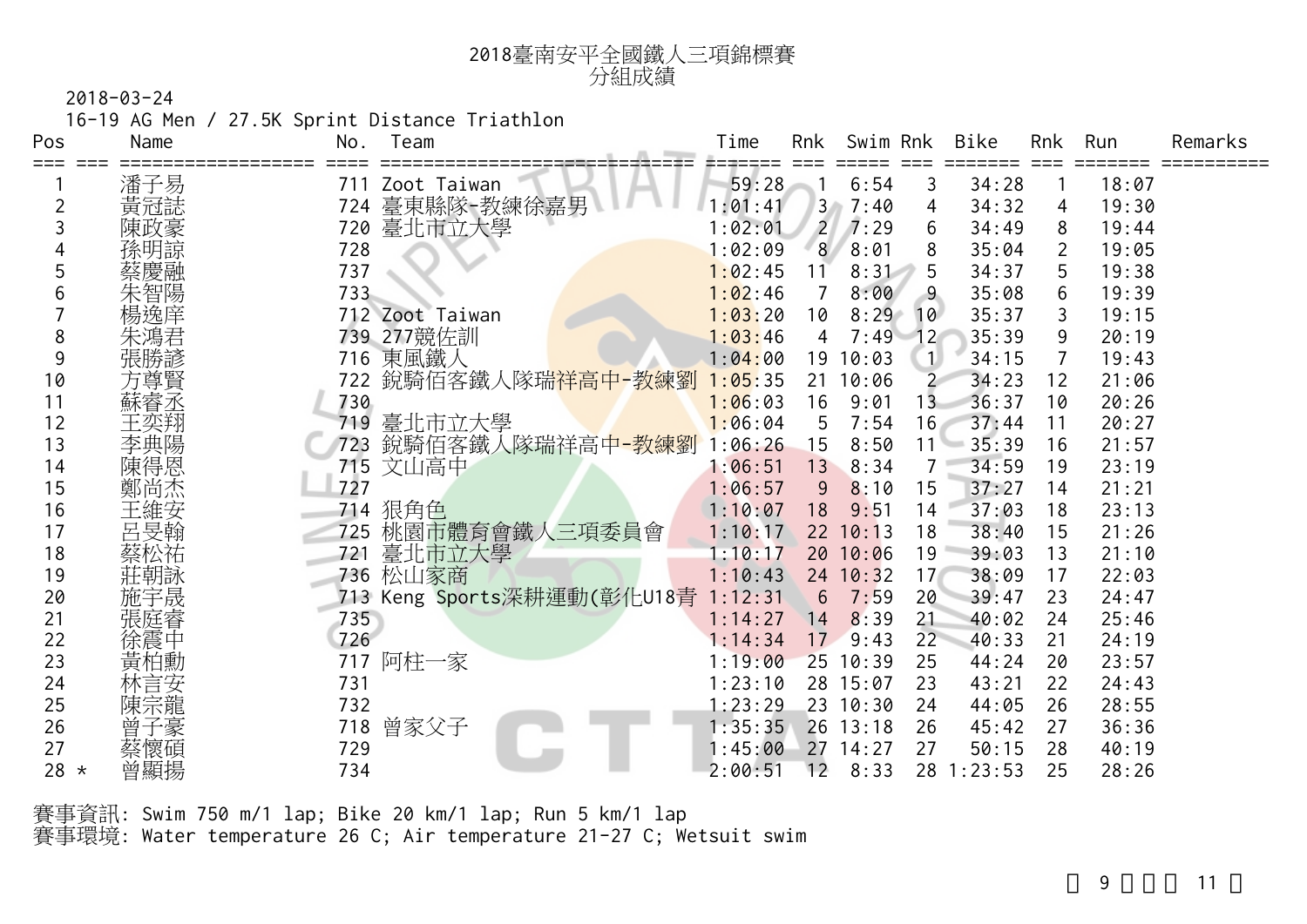#### 仲裁委員: 劉玉峰/TPE; 陳銘風/TPE; 毛念祖/TPE; 李新生/TPE; 劉錫鑫/TPE 裁 判: 黃金宏/TPE 計時: Chinese Taipei Triathlon Association Print 2018-03-27, 17:27:34

| Pos | Name   | No. | 13-15 AG Men / 27.5K Sprint Distance Triathlon<br>Team | Time    | Rnk | Swim Rnk     |                | Bike  | Rnk            | Run   | Remarks |
|-----|--------|-----|--------------------------------------------------------|---------|-----|--------------|----------------|-------|----------------|-------|---------|
|     | 簡劭宇    |     | 701 松山家商                                               | 1:06:23 |     | 28:54        | 2              | 35:38 | $\overline{2}$ | 21:52 |         |
|     | *典祐    |     | 693 Keng Sports深耕運動(彰化U18青                             | 1:07:05 |     | 8:46         |                | 35:20 | 5              | 23:01 |         |
|     |        |     | 705 277競佐訓                                             | 1:10:47 |     | 710:57       | 5              | 39:26 | $\mathbf{1}$   | 20:26 |         |
|     | 趙晨恩    |     | 698 東風鐵人                                               | 1:11:24 |     | $4 \t10:44$  | $\overline{3}$ | 37:47 | 4              | 22:54 |         |
|     |        |     | 696 東風鐵人                                               | 1:12:45 |     | 5 10:48      | 6 <sup>1</sup> | 39:27 | 3              | 22:31 |         |
|     |        | 703 |                                                        | 1:13:20 |     | 38:55        | $\overline{7}$ | 39:52 | 7              | 24:34 |         |
|     |        | 691 | Zoot Taiwan                                            | 1:15:05 |     | 610:51       | $\overline{4}$ | 39:16 | 8              | 24:59 |         |
| 8   | 張棨(王民) |     | 697 東風鐵人                                               | 1:16:00 |     | 9 11:07      | 9              | 41:09 | 6              | 23:45 |         |
| 9   | 楊凱翔    | 699 | 東風鐵人                                                   | 1:18:49 |     | 811:03       | 8              | 40:04 | 9              | 27:42 |         |
| 10  | 梁逢佑    | 692 | Zoot Taiwan                                            | 1:22:14 |     | 10 11:11     | 11             | 41:49 | 11             | 29:15 |         |
| 11  | 游邵淮    |     | 700 東風鐵人                                               | 1:22:42 |     | $12$ $11:27$ | 10             | 41:19 | 12             | 29:58 |         |
| 12  | 剥、     | 704 |                                                        | 1:29:22 |     | $14 \t14:42$ | 12             | 46:17 | 10             | 28:24 |         |
| 13  | 詹皇哲    | 695 | 東風鐵人                                                   | 1:33:17 |     | 13.13:36     | 13             | 48:59 | 13             | 30:43 |         |
| 14  | 賴辰皓    |     | 694 東風鐵人                                               | 1:36:45 |     | $11 \t11:18$ | 14             | 49:08 | 15             | 36:20 |         |
| 15  | 蘇新皓    | 702 | 堅持到底                                                   | :49:50  |     | 1522:00      | 15             | 56:06 | 14             | 31:45 |         |

賽事環境: Water temperature 26 C; Air temperature 21-27 C; Wetsuit swim 仲裁委員: 劉玉峰/TPE; 陳銘風/TPE; 毛念祖/TPE; 李新生/TPE; 劉錫鑫/TPE 裁 判: 黃金宏/TPE 計時: Chinese Taipei Triathlon Association Print 2018-03-27, 17:27:34

#### CTTA